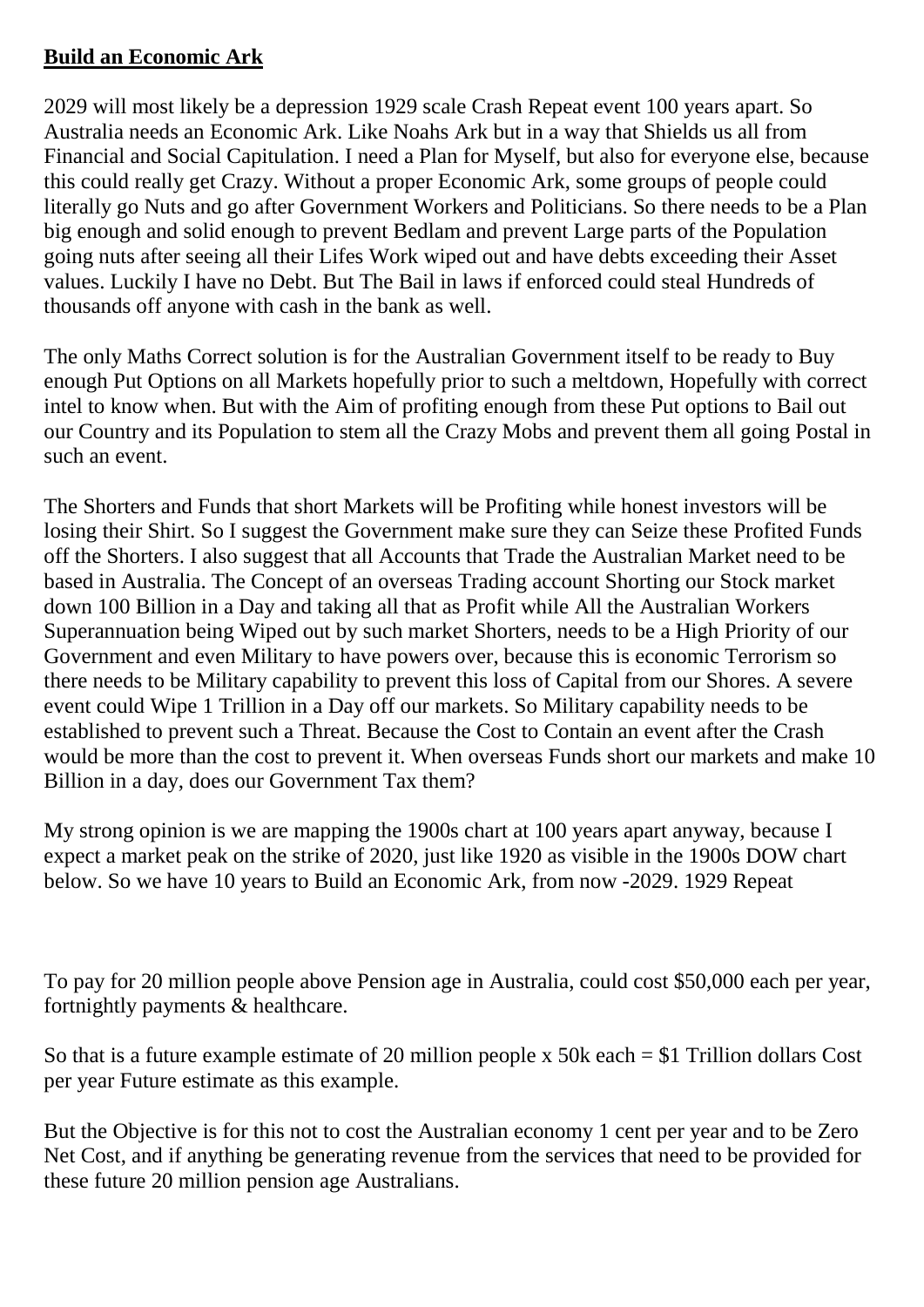How can advanced economics make this happen? By building this in economic Balance feeding off itself without needing \$ top ups.

There are other Objectives that need to be Zero Net Cost as well, and if they can be all grouped, then it can Outsource A lot of Government current Workload whilst also achieving Objectives for Zero Net Cost. So the Objectives achieve themselves.

The other Objectives are, enough Government Housing for those approved for it, and also making a pathway for first home Buyers, as well as creating a VERY SAFE wealth building System for as many Australians as possible to be Self Funded in Retirement.

The common denominator here is the Self Funded investment pool of Wealth of Retired age people needs to be generating all the \$ returns required to run itself.

The Other investors need to pool and align funds to create the returns as well as to provide Public Housing for those approved for it, as well as rungs on the ladder for first homebuyers. So all this needs to achieve itself for zero net cost outlay from Government.

The Less our Government needs to spend, the less it needs to tax whilst still building a Sovereign Wealth Fund Future fund.

Right now the Government outlays 300 billion pa in pensions, welfare and health costs. So there needs to be a way to reduce this as a net cost over time, even as the volume of welfare dependants rise.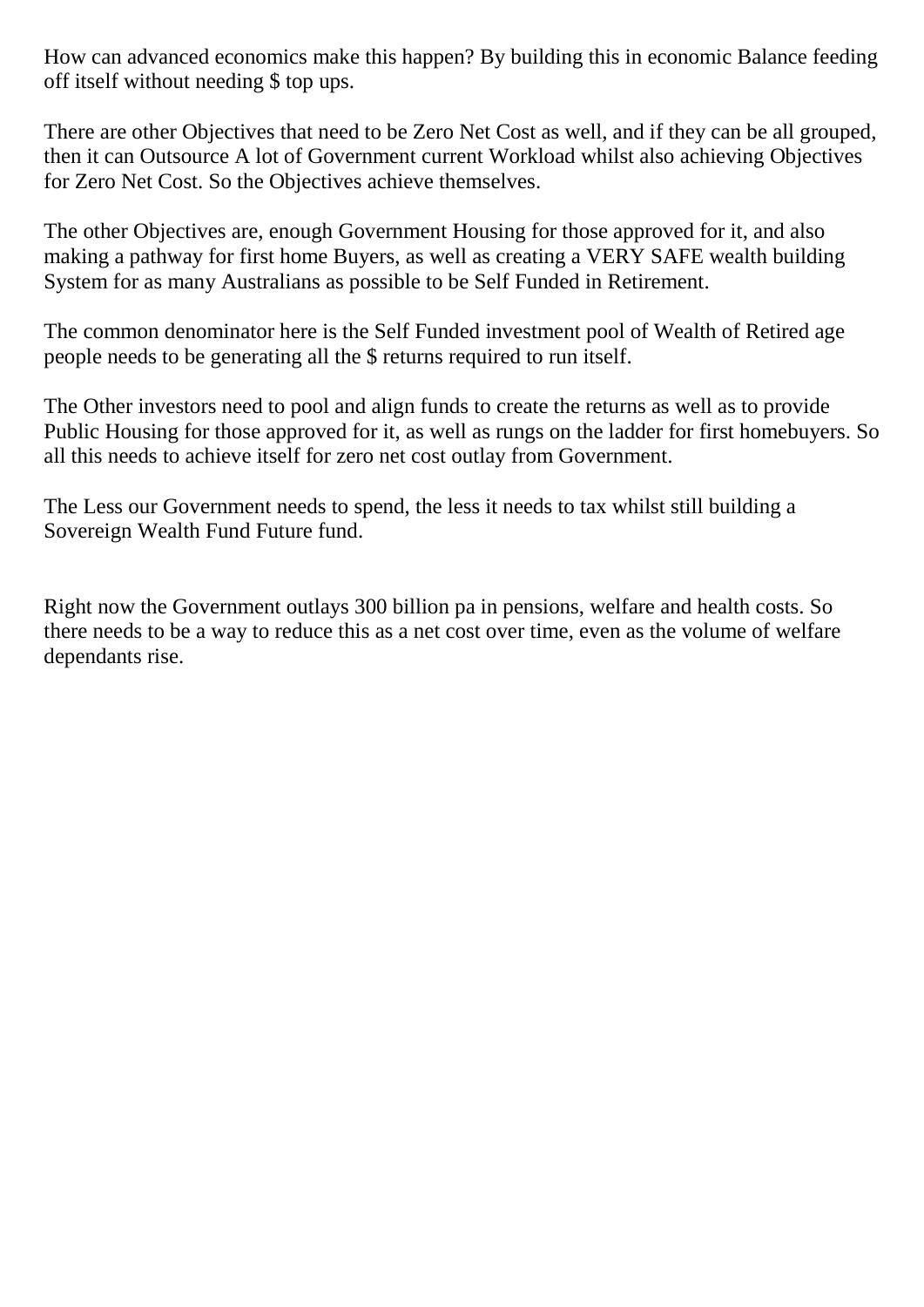To Scott Morrison and Cabinet Ministers. 17/12/18

I have calculated Bill Shortens Proposal for a \$6.6 Billion assumed solution to the Housing Crisis, and from my own Calculations I've concluded that his proposal in its promoted form will in fact cost \$11.5 Billion over the 10 years quoted in the Proposal. I have much better ideas for Housing than Bill Shorten so Im freely offering them here for Cabinet to Review.

First may I identify my own Credentials so you can Qualify me as someone Capable of understanding the Solutions to Housing. Im a  $3<sup>rd</sup>$  Generation House Builder QBCC no 72747..

My Building Business is stagnant due to Land prices exceeding what I can afford to pay for me to build a house to sell for Profit. Many Builders would be stuck like me unable to Fund the projects we are capable of Building, and also unable to Optimise planning concepts to a level where Project Viability is created. Due partly to land prices and partly to not having a Design software with elite capabilities for speed to optimise plans to assess viability and optimise to create viability.

My Policy solution based on my life of Knowledge and functional understanding of every aspect of Housing is in the Planning. So this is why Im Qualified to form the Correct Opinion and find the Correct Solution for Cabinet Ministers to Please Review. Because Im Highly qualified in this Subject matter, and I know what I'm talking about on the Subject of Housing Crisis and also the Maths viability of it all.

\*\*My suggestion to Cabinet…. Is to Urgently Fast Track an investment of \$3 million into the development of a 3D design software for the Building Industry to freely access. The design Software needs to be Built by a Gaming Company and not like Cadsoft or BIM Building Information Modelling. Because Australia needs a design software that is a more similar to Minecraft or The Simms.

The function of Design and planning ability needs to be in 10 times as many hands of what has access to CAD based design. The software needs to be so simple and intuitive to use that even someone without a design or Building background can still correctly design a concept plan to begin Optimisation. The Software needs to have the Building Code and structural engineering built into the Software by default, so anything planned is real and can be built how its designed,

This investment of just \$3 million to get this software made, would open up so many new ideas and new solutions to every possible problem in the Housing Crisis.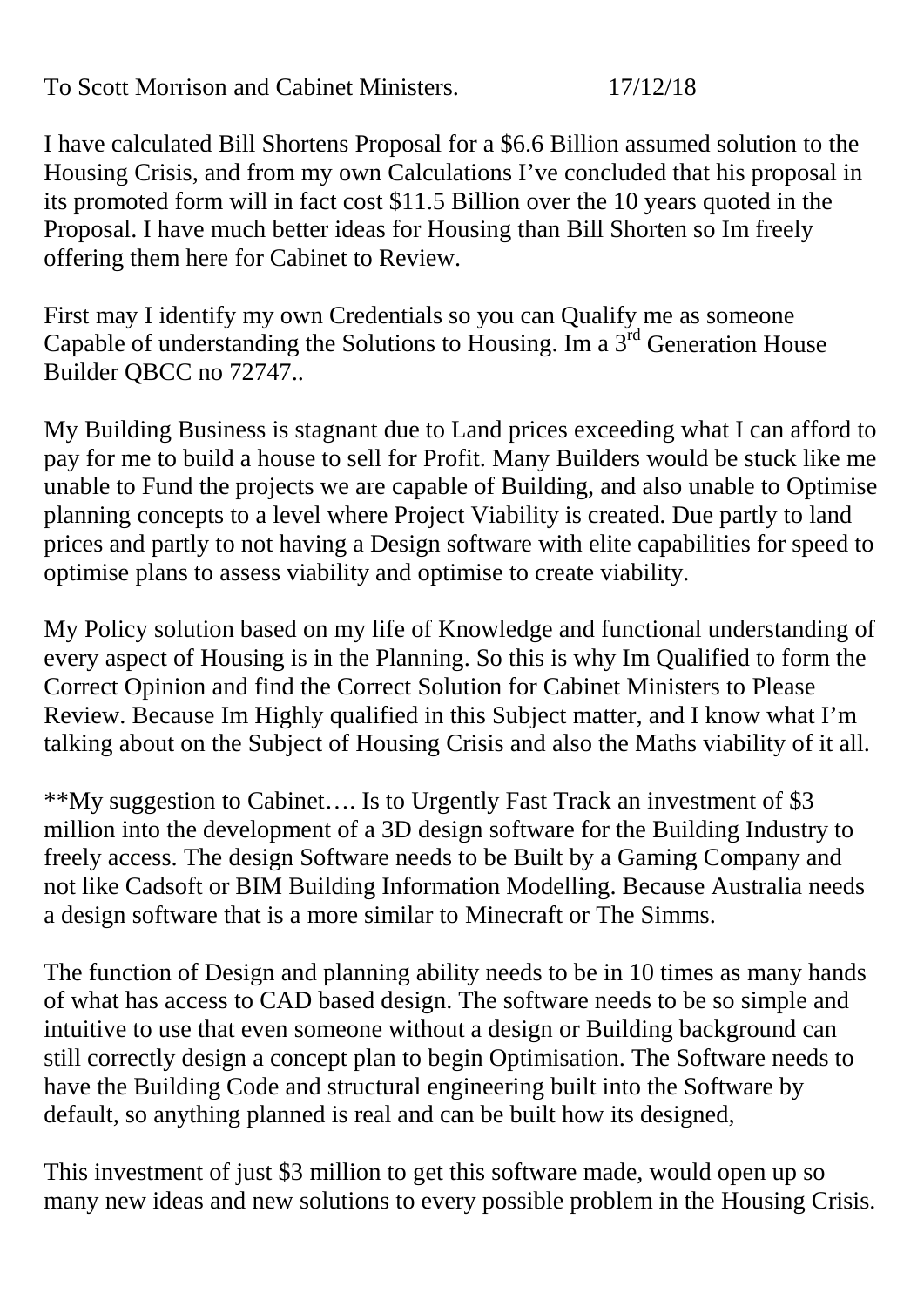Every problem can find a solution using good planning. The very first thing that needs to be done to fix any part of the Housing Crisis and Housing Industry is to first set the template and default settings and purely offer the Planning Software as the new Industry benchmark Planning Software. With building Code default setting.

For a tiny Investment of \$3 million in getting this type of software built by a Gaming Software company. This would be a MUCH BIGGER boost to the Housing Industry and the Housing Crisis than would the \$6.6 Billion Plan by Bill Shorten.

Bill Shorten is not a Person with even 1% of my Knowledge in regard to the Topic of Housing. My Suggestion is to spend just 3 million on this Software and offer it freely to the Housing Industry to use. My Idea will snowball like flicking the first domino. My Idea will only cost 3 Million as a guide estimate provided to me by an IT Professional teacher I know. So I'm not promoting any Company, because this software could only be built by a Gaming software Company capable of making a professional Computer Software with all the graphics and functions for default settings. But this wouldn't need to be entertaining , it just needs to function to design new Property to assess viability and to Optimise, then once optimise the software would be able to produce Structural Working plans from the design as a fuction in the software.

This would make planning 10 times better, 10 times faster and would find methods for faster and cheaper building. As well as optimising to achieve more Objectives within each proposed plan. This Planning Software would also be able to create walk though Videos, and realism photos from any angle. So its easier to value a property before its built and it would make for safer investment decisions and easier to access funding for Projects in the design stage.

For just a \$3 million cost to Government. My idea is superior in Projected result for the economy and housing than what Bill Shortens 6.6 Billion Vote grabbing Furphy is.

This type of Planning Software would be able to be used by 10 times as many people. And be able to design concept and structural plans in  $1/10<sup>th</sup>$  of the time, so potentially could generate 100 times as many concept plans as what is being produced today.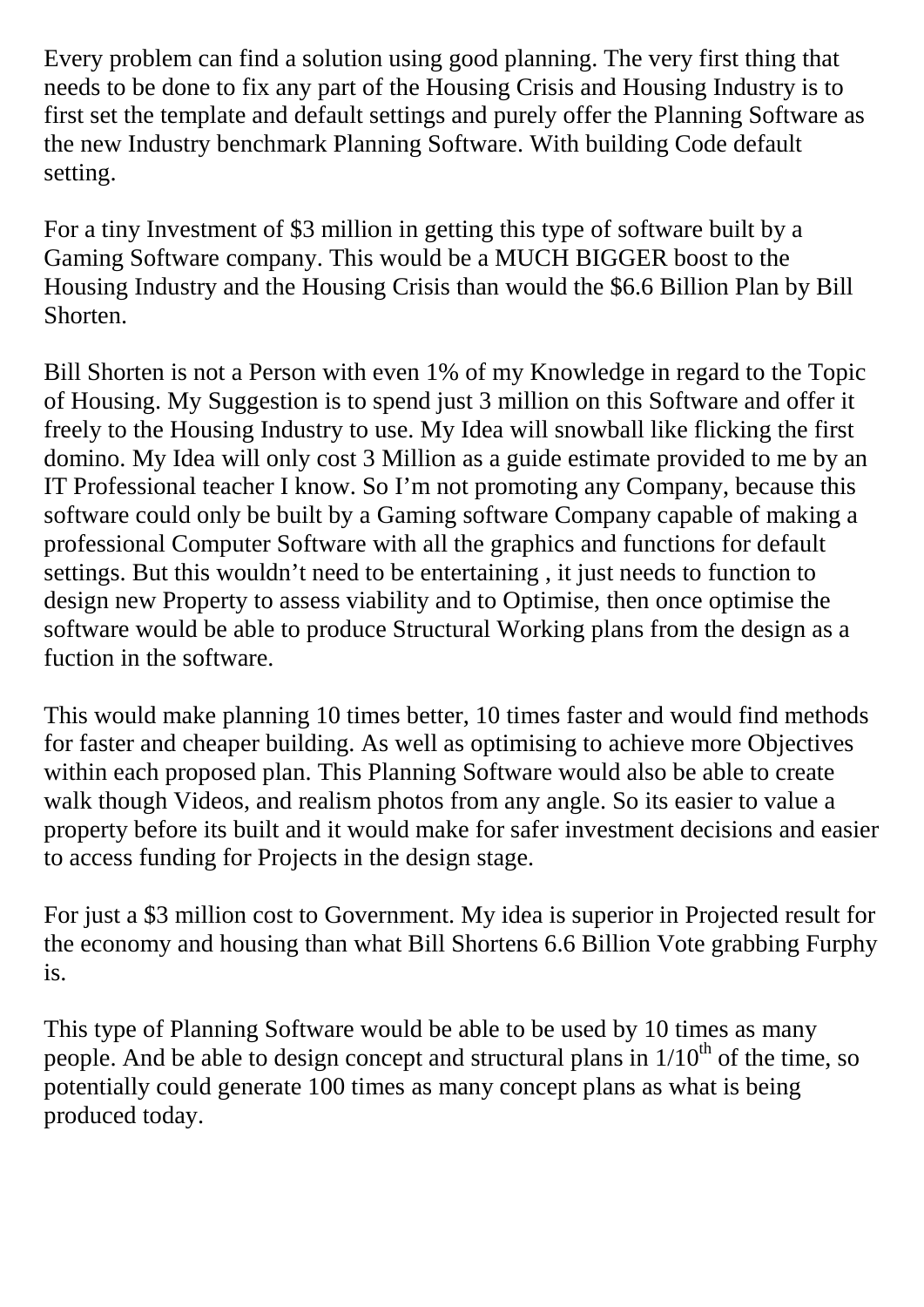This fast tracks optimisation for cost savings and speed. So it would achieve the equivalent of Bill shortens 250,000 homes quicker than Bill Shortens proposal. Yet it wouldn't require any Government subsidy to build them.

Bill Shortens proposal is another School halls, Pink Batts 6.6B Money waste in the most incompetent way possible. Because Current Homes are built using design concepts 30 years out of date and using Building methods 30 years out of date. Also current homes are still only built with only a 25 year service lifespan.

My Proposal for a new Design Software would enable the fast track to better building designs, better building methods, encourage material manufacturers to make new materials suited to design needs. It would create more cost and time savings as well as much better project optimisation.

If your not sure what project optimisation is then take a look at the Griffith Uni Campus on the Gold Coast. It looks to me that Bill Shorten must've designed Griffith Uni on a Napkin after 3 bottles of Wine.

Please review and take up my suggestion. I try my best to only offer Ideas to Government that have Billions in net future benefit value for the economy.

Also Please make Sanjeev Gupta GFG Alliance offer the Australian Arrium Shareholders some shares in upcoming re-listing on the ASX of the Arrium Assets in an IPO.

So I suggest 50c per share in Arrium to be offered by GFG Alliance as equivalent equity in the new IPO to the Australian ARI Arrium Shareholders. Shares should be issued to Arrium shareholders in the GFG IPO. Or offer a significant discount of \$1- per share discount in the IPO. Or Government use its Strong Budget Position to buy Australian Arrium Shareholders back into the GFG Alliance IPO. For at least 50c per Arrium share equity value in the GFG Alliance IPO.

I strongly suggest the Morrison Government clean this up in relation to Arrium Shareholders having their shares stolen from them. Because Malcolm Turnbull met with Sajeev Gupta 6 months before Arrium was pushed into Administration. So this reeks of planned collusion in regard to how Malcolm Turnbull corralled this objective and in the process Australian Arrium Shareholders were Robbed of their Equity.

Both Peter Dutton and Scott Morrison were both in Cabinet at the time and are still in Cabinet. So I emphatically suggest that the Morrison Government clean up the mess on behalf of Australian Arrium Shareholders. Because if this isn't cleaned up it will one day become a Movie on the Big Screen about the Largest Corporate theft in Australias' History. With Characters Acting roles as Cabinet Ministers and Malcolm Turnbull and Sanjeev Gupta. The True Story may never be known because its all secret deals. But the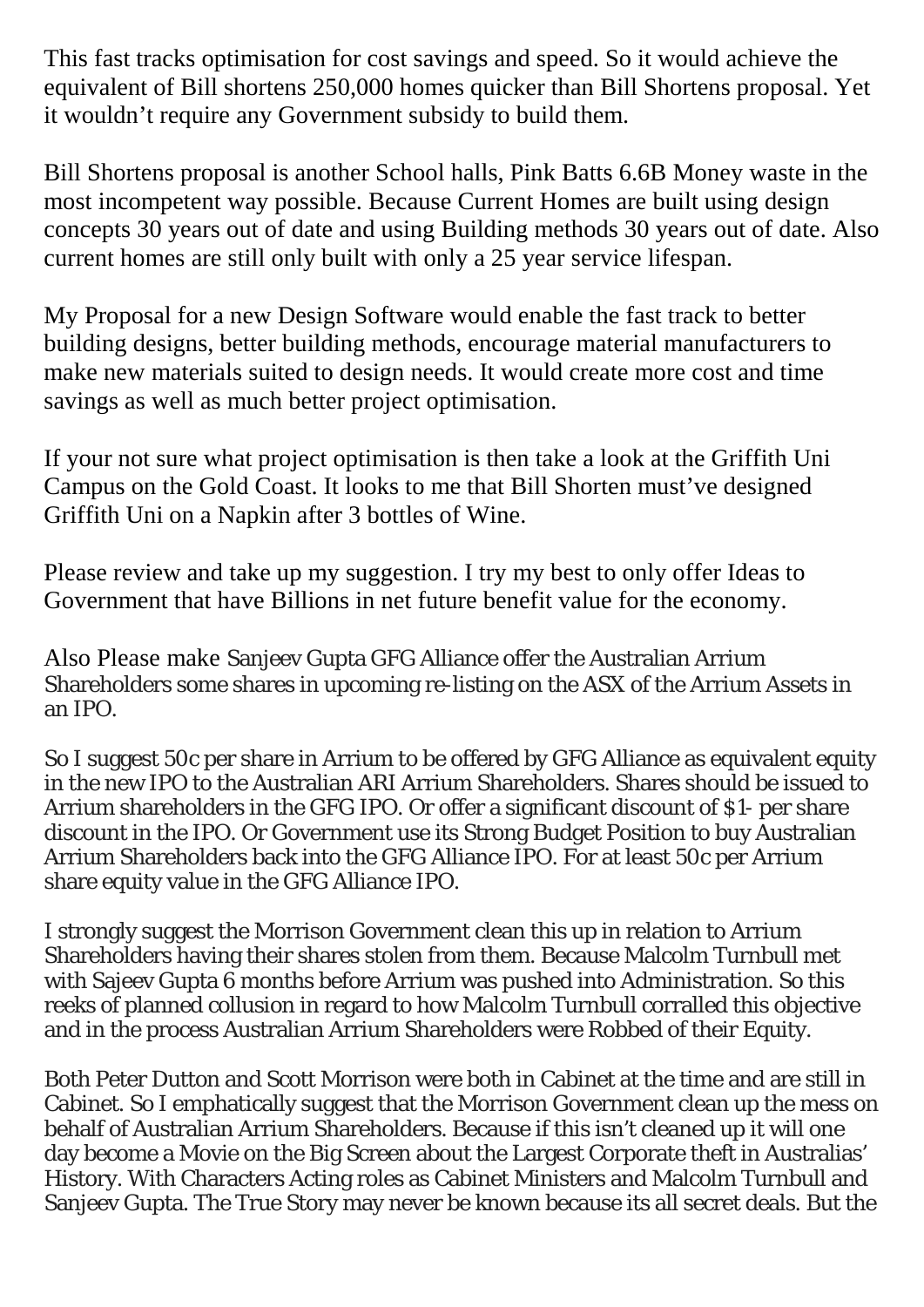Moral of the Story will clearly be Visible to all once the Arrium assets are re-listed for 3 Billion on the ASX. So before that happens I suggest the Morrison Government act on this before the Money laundering Rinse repeat Robbery of the Australian Shareholders is completed by the listing of the GFG Alliance IPO.

Please take my opinions , guidance and suggestions in Good faith, Im in full support of Scott Morrison and I believe he knows what is right and what is Just. My suggestions are always to try and promote ideas and solutions that will benefit our economy by Many Billions without costing Billions.

Regards David Allen